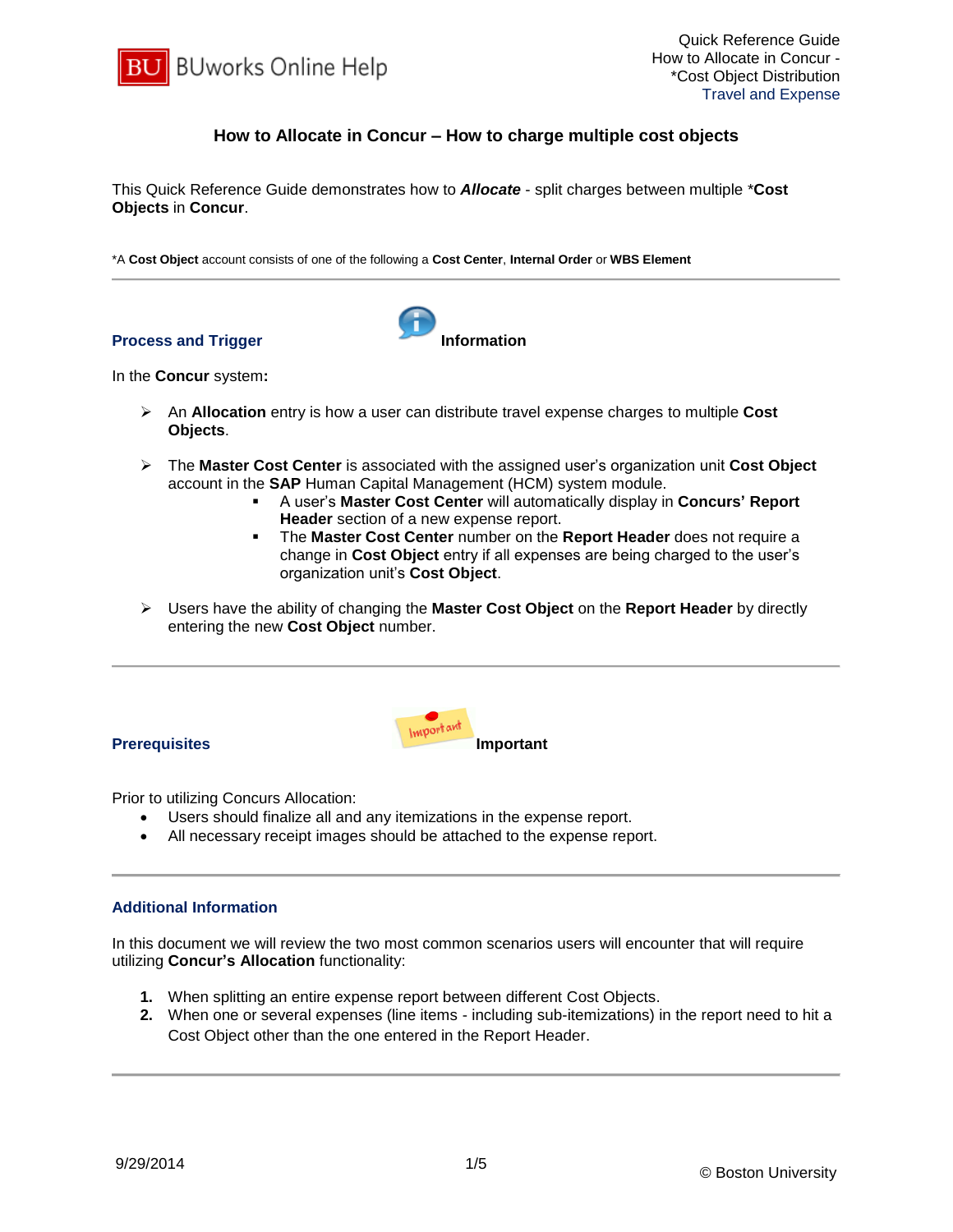

# **Scenario 1:** How to **Allocate** an ENTIRE expense report to several different \***Cost Objects**

| Expenses<br>Date -<br>Ø<br>$\circ\bullet$ | Expense<br>07/05/2014<br>Accommodations<br>Atlas Hotels, Seattle, Washington<br>06/03/2014<br>Airfare                                                            | $ne =$ Delete<br>Amount<br>\$850.00         | View . [46]<br>Requested<br>\$850.00                                                                                                                | You have selected multiple expenses. What would you like to do?<br>1. Delete the selected expenses                                                                                                                                                                                                                                                                                                                                                                                                                                                                                                                                                                                                                                                                                                                                                                |
|-------------------------------------------|------------------------------------------------------------------------------------------------------------------------------------------------------------------|---------------------------------------------|-----------------------------------------------------------------------------------------------------------------------------------------------------|-------------------------------------------------------------------------------------------------------------------------------------------------------------------------------------------------------------------------------------------------------------------------------------------------------------------------------------------------------------------------------------------------------------------------------------------------------------------------------------------------------------------------------------------------------------------------------------------------------------------------------------------------------------------------------------------------------------------------------------------------------------------------------------------------------------------------------------------------------------------|
|                                           | COMMAND AIRWAYS, Boston, Ne<br>05/21/2014<br><b>Car Rental</b><br>INTERENT RENT-A-CAR. Boston.<br>$\circ \bullet$<br>01/05/2014<br>Meals (breakfast/lunch/dinner | \$134.58<br>\$785.70<br>\$244.95            | \$134.58<br>\$785.70<br>\$244.95                                                                                                                    | 2. Allocate the selected expenses<br>3. Edit one or more fields for the selected expenses                                                                                                                                                                                                                                                                                                                                                                                                                                                                                                                                                                                                                                                                                                                                                                         |
|                                           | https://implementation.concursolutions.com/expense/client/default.asp#                                                                                           | $\rightarrow$ 0<br>TOTAL AMOUNT<br>\$201522 | Allocation QC<br>Expenses<br><b>Date</b> +<br>Expense<br>gresome<br>96012014<br>00<br><b>MAZYZDIVA</b><br><b>Car Rental</b><br>00<br>asespera<br>00 | <b>Delain Negari</b><br>O Network   O GAREGANA ANTIVERAGE DOME - Rengto - Politicals<br>Call Herr St<br>You have selected multiple experient. What would you like to do?<br><b>Requested</b><br>Almount<br>1. Door the interior experient<br><b>MARINE</b><br><b>MAD AB</b><br>2 All cars the settled expenses<br>Also meets, Scottis, Hashington<br>3 1 1 1 1 new or more ferm for<br>\$134.58<br>3154.58<br><b>Antiere</b><br>COMMAD ARTARYS, Boston, Inc.<br>You have selected multiple expenses. What would you like to do?<br>\$795.75<br>\$767.75<br><b><i>ICEURNE MENT-A-CAR, Boston,</i></b><br>1. Delete the selected expenses<br><b>SHERE</b><br><b>RFAA DE</b><br><b>Mexic (breakfastilunchidinner</b><br>SUBH SAMUA CALLAS, Seattle 1.<br>2. Allocate the selected expenses<br>3. Edit one or more fields for the selected expenses<br>$\overline{2}$ |

| Select and Check the top check box above all the expenses within the report<br>• Selection box is located on the very top of the left hand side of the screen                      |
|------------------------------------------------------------------------------------------------------------------------------------------------------------------------------------|
| Click on the <b>Allocate</b> link<br>. Allocation link is located on right hand side of the screen. Additional links to Delete and<br>Edit Allocation are available for selection. |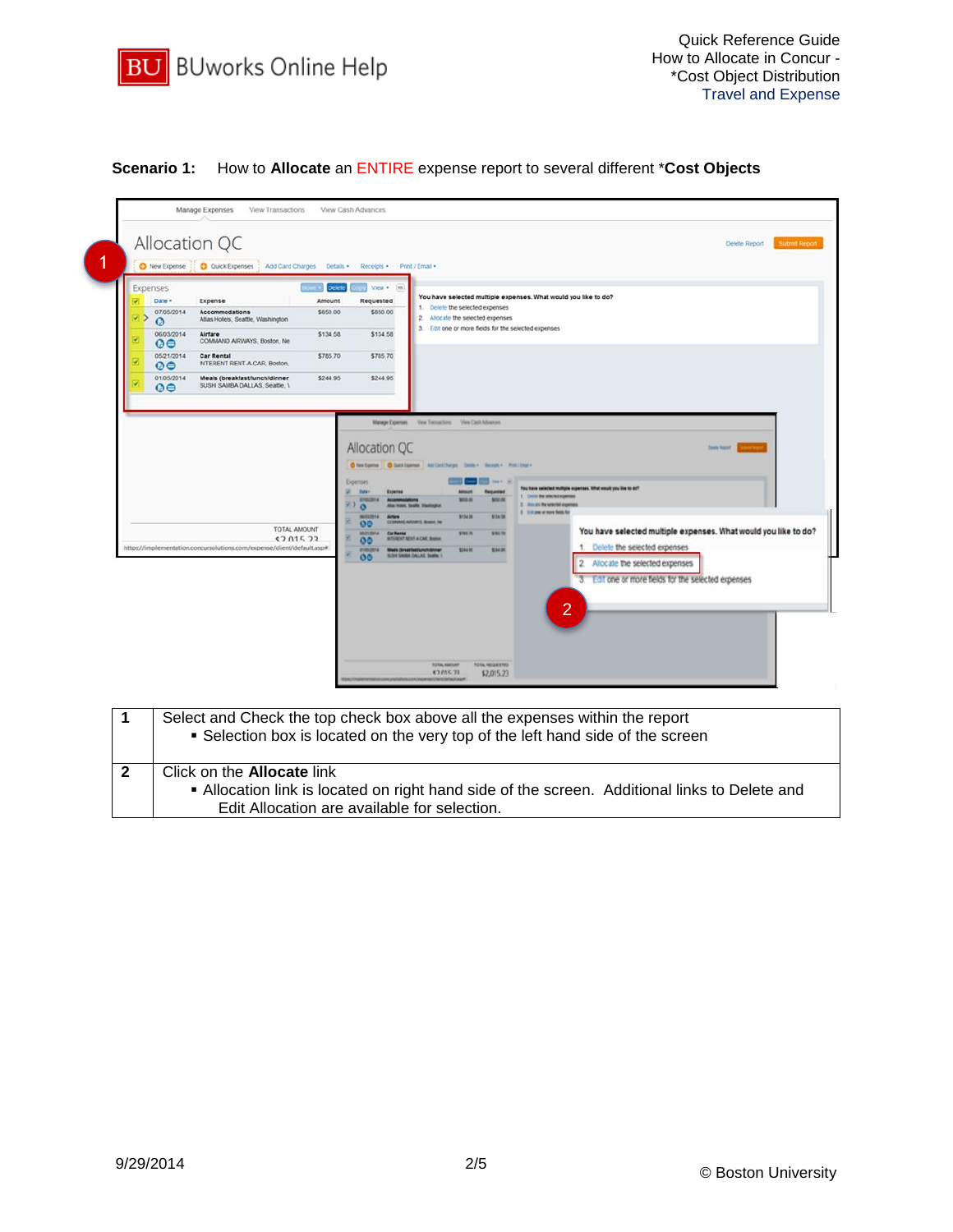

| Allocati                             | <b>Expense List</b><br>Allocate Selected Expenses     | Clear Selections        | Summary                     | 3<br>Allocanony .         | Add New Allocation                    |                      | Delete Selected Allocations | Total: \$2,015.23 Allocated: \$2,015.23 (100%) Remaining: \$0.00 (0%)<br>Favorites . | Add to Favorites                              |             | Submit Report                                    |
|--------------------------------------|-------------------------------------------------------|-------------------------|-----------------------------|---------------------------|---------------------------------------|----------------------|-----------------------------|--------------------------------------------------------------------------------------|-----------------------------------------------|-------------|--------------------------------------------------|
| O New Expense<br><b>Expenses</b>     | Select Group .<br>ur Date -                           | Expense<br>Group        | Amount                      | · Percentage<br>Amount    | Cost Object<br>(1061010000).          | Code<br>1061010000   |                             |                                                                                      |                                               |             |                                                  |
| 國<br>Date +<br>07/05/2014<br>回う<br>ω | 06/03/2014<br>05/21/2014<br>$-01/05/2014$ Meals (bre. | Airfare<br>Car Rental   |                             |                           | Allocations for Report: Allocation QC |                      |                             |                                                                                      |                                               |             |                                                  |
| 06/03/2014<br>國                      | Accommodations                                        |                         | <b>Expense List</b>         |                           |                                       |                      | Allocations                 |                                                                                      | 4                                             |             | Total \$2,015.23 Allocated \$2,015.23 (100%) Rem |
| $\circ$<br>05/21/2014<br>図           | 07/05/2014<br>07/05/2014                              | Hotel Parki<br>Laundry  | Allocate Selected Expenses  |                           | Clear Selections                      | Summary              | Allocate By: +              | Add New Altocation                                                                   | Delete Selected Allocations                   | Favorites . | Add to Favorites                                 |
| $\bullet$<br>01/05/2014<br>Ø.        | 07/05/2014<br>07/04/2014                              | Meals (bre<br>Hotel Tax | Select Group .              |                           |                                       |                      | Percentage<br>50            | Cost Object<br>(1061010000).                                                         | Code<br>1061010000                            |             |                                                  |
| $\bullet$                            | 07/04/2014<br>07/04/2014                              | Accommod<br>Hotel Inter | <b>Date</b> +<br>06/03/2014 | Expanse<br>Airtare        | Group                                 | Amount<br>\$134.56   | $\frac{3}{2}$ 50            | 106015000                                                                            | 1061010000                                    |             |                                                  |
|                                      | 07/03/2014<br>07/03/2014                              | Hotel Tax<br>Accommod.  | 05/21/2014<br>01/05/2014    | Car Rental<br>Meals (bre) |                                       | \$785.70<br>\$244.95 | 5                           |                                                                                      | Type to search by:                            |             |                                                  |
|                                      | 07/03/2014                                            | Hotel Inter             | C Accommodations            |                           |                                       |                      |                             | (Code) Text                                                                          | Text Code C Either                            |             |                                                  |
|                                      | 07/02/2014                                            | Hotel Tax               | 07/05/2014                  | Hotel Parki               |                                       | \$90.00              |                             | (1060150000) Accounts Payable                                                        |                                               |             |                                                  |
|                                      | 07/02/2014                                            | Accommod                | 07/05/2014                  | Laundry                   |                                       | \$15.00              |                             |                                                                                      | (1060150001) Accounts Payable BUMC Allocation |             |                                                  |
|                                      | 07/02/2014                                            | Hotel Inter             | 07/05/2014                  | Meals (bre)               |                                       | \$125.00             |                             |                                                                                      |                                               |             |                                                  |
|                                      | 07/01/2014 Hotel Tax                                  |                         | 07/04/2014                  | Hotel Tax                 |                                       | \$10.00              |                             |                                                                                      |                                               |             |                                                  |
|                                      |                                                       |                         | 07/04/2014                  | Accommod.                 |                                       | \$130.00             |                             |                                                                                      |                                               |             |                                                  |

| 3                       | Click the Add New Allocation button to add new Cost Objects to the multiple fields displayed                                                             |
|-------------------------|----------------------------------------------------------------------------------------------------------------------------------------------------------|
|                         | <b>Note:</b> Concur system will display additional pre-populated fields with the Cost Object code<br>number located/entered in the Report Header section |
| $\overline{\mathbf{4}}$ | Select Allocate By button to enter desired Percentage or Amount                                                                                          |
|                         | Click the Add New Allocation button and type a new Cost Object number into the added form                                                                |
|                         | field                                                                                                                                                    |
|                         | Note: highlight the displayed Cost Object and manually type in the additional account number                                                             |
| 5                       | Concur system will highlight the additional entered Cost Object field (in grey) Click on the                                                             |
|                         | desired account to modify or change                                                                                                                      |
|                         | Information                                                                                                                                              |
|                         | The Percentage/Amount form field are also available to manually edit                                                                                     |

\*A **Cost Object** account consists of one of the following a **Cost Center**, **Internal Order** or **WBS Element**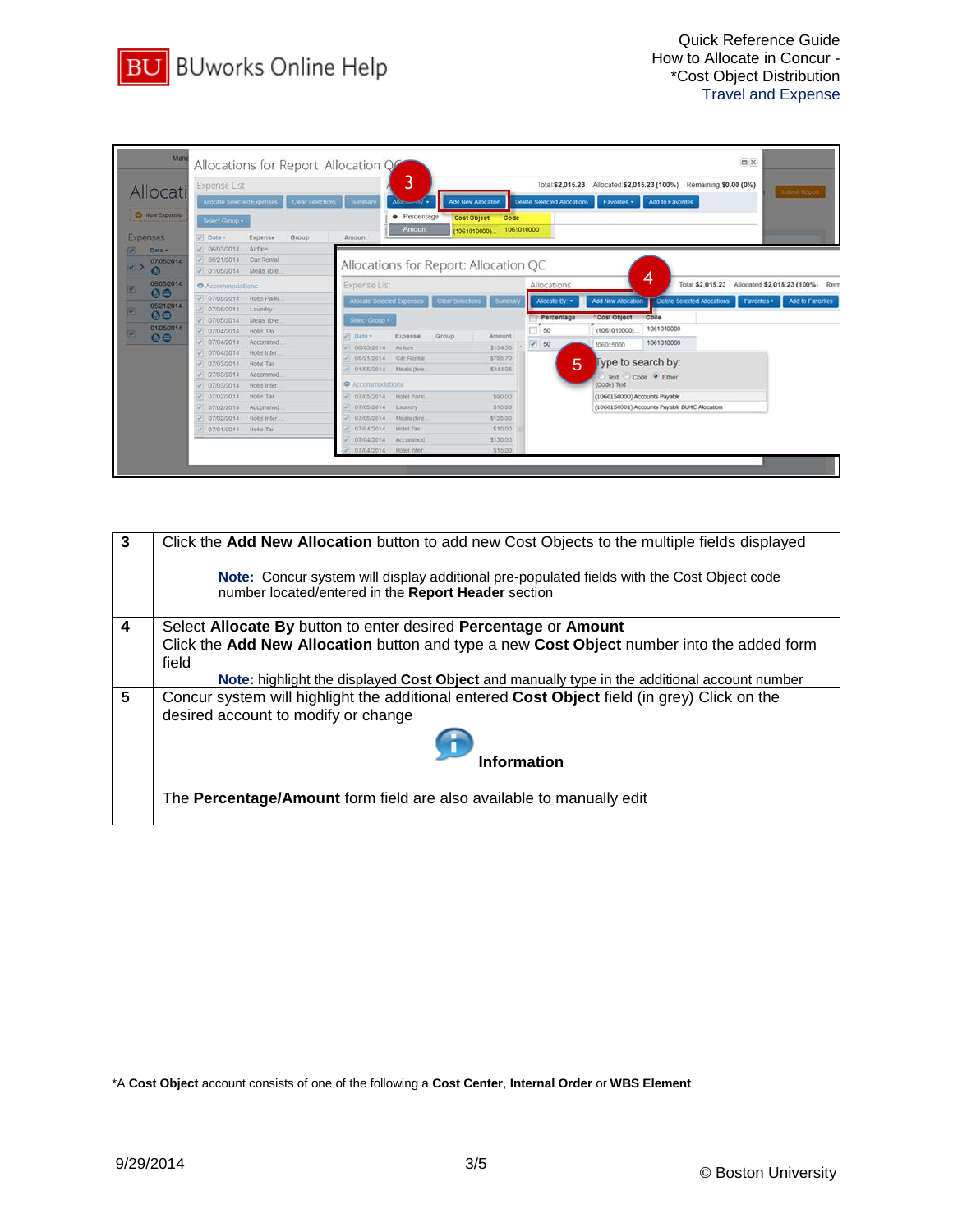

| <b>Expense List</b>       |                       |                  |                      | Allocations    |                                                                                       |                                                                                   |                                             | Total \$2,015.23 Allocated \$2,015.23 (100%) Remaining \$0.00 (0%) |                     |                                     |
|---------------------------|-----------------------|------------------|----------------------|----------------|---------------------------------------------------------------------------------------|-----------------------------------------------------------------------------------|---------------------------------------------|--------------------------------------------------------------------|---------------------|-------------------------------------|
| Alocate Selected Expenses |                       | Clear Selections | 6                    | Alocate By: •  | Add New Afrocation                                                                    |                                                                                   | Delete Selected Atlocations                 | Favorites .                                                        | Add to Favorites    |                                     |
| Select Group +            |                       |                  |                      | Percentage     | Cost Object                                                                           | Code                                                                              |                                             |                                                                    |                     |                                     |
|                           |                       |                  |                      | 50             | (1061010000)                                                                          | 1061010000                                                                        |                                             |                                                                    |                     |                                     |
| Date -                    | Expense               | Group            | Amount               | 50<br>×        | 106015000                                                                             | 1061010000                                                                        |                                             |                                                                    |                     |                                     |
| 06/03/2014<br>05/21/2014  | Airfare<br>Car Rental |                  | \$134.55<br>\$785.70 |                |                                                                                       |                                                                                   |                                             |                                                                    |                     |                                     |
| 01/05/2014                | Meals (bre)           |                  | \$244.95             |                |                                                                                       |                                                                                   |                                             |                                                                    |                     |                                     |
|                           |                       |                  |                      |                |                                                                                       | Manage Expenses                                                                   | View Transactions                           | View Cash Advances                                                 |                     |                                     |
| C Accommodations          |                       |                  |                      |                |                                                                                       |                                                                                   |                                             |                                                                    |                     |                                     |
| 07/05/2014                | Hotel Parki           |                  | \$90.00              |                | Allocation QC                                                                         |                                                                                   |                                             |                                                                    |                     |                                     |
| 07/05/2014                | Laundry               |                  | \$15.00              |                |                                                                                       |                                                                                   |                                             |                                                                    |                     |                                     |
| 07/05/2014                | Meats (bre)           |                  | \$125.00             |                |                                                                                       | O New Expense   O Quick Expenses                                                  | Add Card Charges                            | Details v                                                          | Receipts +          | Print / Email +                     |
| 07/04/2014                | Hotel Tax             |                  | \$10.00              |                | Expenses                                                                              |                                                                                   |                                             |                                                                    | Vide 4              |                                     |
| 07/04/2014                | Accommod.             |                  | \$130.00             |                | Date +                                                                                | Ехрепке                                                                           |                                             | Amount                                                             | Requested           | You have                            |
| 07/04/2014                | Hotel Inter           |                  | \$15.00              |                |                                                                                       | Accommodations                                                                    |                                             | \$550.00                                                           | \$850.00            | Order                               |
|                           |                       |                  |                      |                | 06/03/2014<br>006                                                                     | Atlas Hotels, Seattle, Washington<br><b>AirTare</b><br>COMMAND ARIVAYS, Boston, N |                                             | \$134.58                                                           | \$134.58            | <b>Abot</b> a<br><b>E</b> chill die |
|                           |                       |                  |                      | $\overline{7}$ | 05/21/2014<br>രട<br>01/05/2014<br>000                                                 | Allocations<br>Percentage<br>fiifi<br>50                                          | Cost Object<br>(1061010000)<br>(1060150000) | <b>CK</b><br>Códe<br>1061010000<br>1060150000                      | \$765.70<br>5344.95 |                                     |
|                           |                       |                  |                      |                |                                                                                       |                                                                                   |                                             |                                                                    |                     |                                     |
|                           |                       |                  |                      |                | Once the expense report has been properly allocated click Save.<br><b>Information</b> |                                                                                   |                                             |                                                                    |                     |                                     |

|  |  |  | Click OK button and then Done button |  |
|--|--|--|--------------------------------------|--|
|  |  |  |                                      |  |

|  | A blue pie chart symbol will appear next to each expense |
|--|----------------------------------------------------------|
|--|----------------------------------------------------------|



This system symbol is confirmation that expenses have been split among different **Cost Objects**

**You have successfully split all expenses among different Cost Objects**

\*A **Cost Object** account consists of one of the following a **Cost Center**, **Internal Order** or **WBS Element**